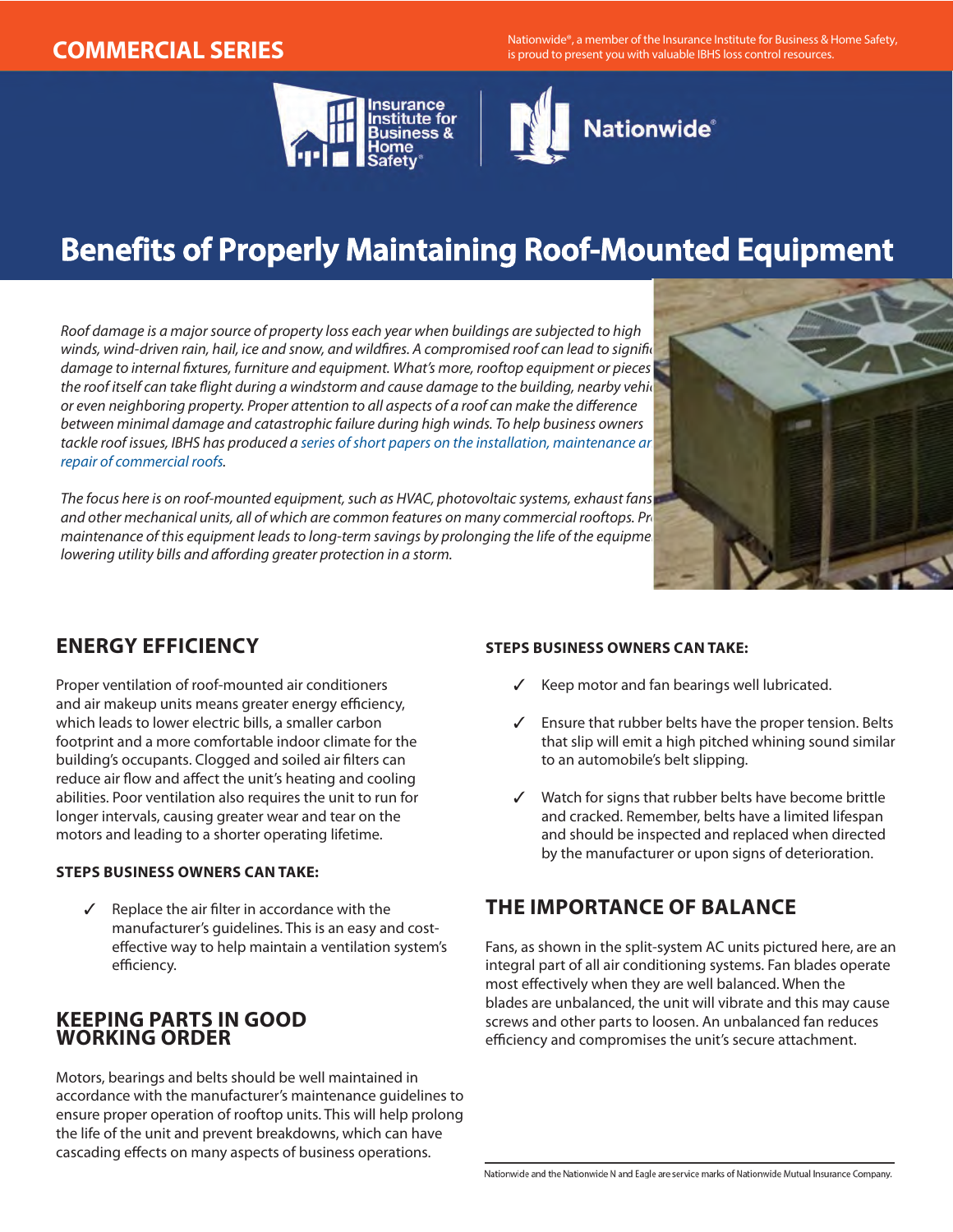

*Secure AC units like those shown above in order to reduce the risk of damage to the equipment during high winds.*

#### **STEPS BUSINESS OWNERS CAN TAKE:**

- $\checkmark$  The greater the imbalance, the greater the vibration. This vibration may become obvious on smaller sized units but should be part of regular inspections.
- ✓ When a roof top unit begins to vibrate and shake, contact a reliable contractor to correct problems that may cause the fans to be unbalanced.

### **EXTERIOR MAINTENANCE AND SECURE ATTACHMENT**

Because rooftop equipment is exposed to all weather elements, it is vital to maintain the unit's exterior and make sure it is securely attached. Corrosion and deterioration, as shown below, are the most common problems and can allow panels or other parts to become airborne in the event of high winds.



*The AC unit above shows wear from corrosion and deterioration, which can cause parts of the unit to become airborne during high winds.* 

#### **STEPS BUSINESS OWNERS CAN TAKE:**

- ✓ Inspect for rusted metal panels, screws and metal flashing on curbs, and replace as soon as possible.
- ✓ Inspect around the unit's connection to the curb it sits on. Check for any visible signs of potential leaks; these can be repaired using various roof sealants and caulks that are readily available.
- ✓ If it is suspected that a water leak has occurred, the curbing itself should be inspected for rotting and replaced if needed.

# **CHECK AND RECHECK**

While a local contractor or maintenance worker can perform most of the inspections and repairs that are necessary to keep rooftop equipment in good working order, it is important to inspect the equipment after the work is done to make sure all screws, cables, and cable straps are tightened and back in place. Failure to correctly reinstall screws and cables can compromise the unit's overall structural integrity and leave it vulnerable to potential damage during a windstorm. For example, the panels can tear away and skip across the roof cover. This creates water leaks and, in some cases, causes the roof cover to fail.



*Regular inspection of commercial rooftop equipment, as shown above, is critical in preventing significant damage during severe weather.*

#### **STEPS BUSINESS OWNERS CAN TAKE:**

- ✓ Remind the contractor that you will not consider the job done until all parts of the unit are back in place and properly secured and all debris is removed.
- ✓ At the conclusion of rooftop equipment repair, have maintenance staff inspect the unit to make sure that screws, cables and cable straps are tightened and reconnected.
- ✓ Check the roof for miscellaneous debris, as well as tools that may have been left behind. Anything that is not firmly attached to the roof can become windborne debris in the event of a storm.